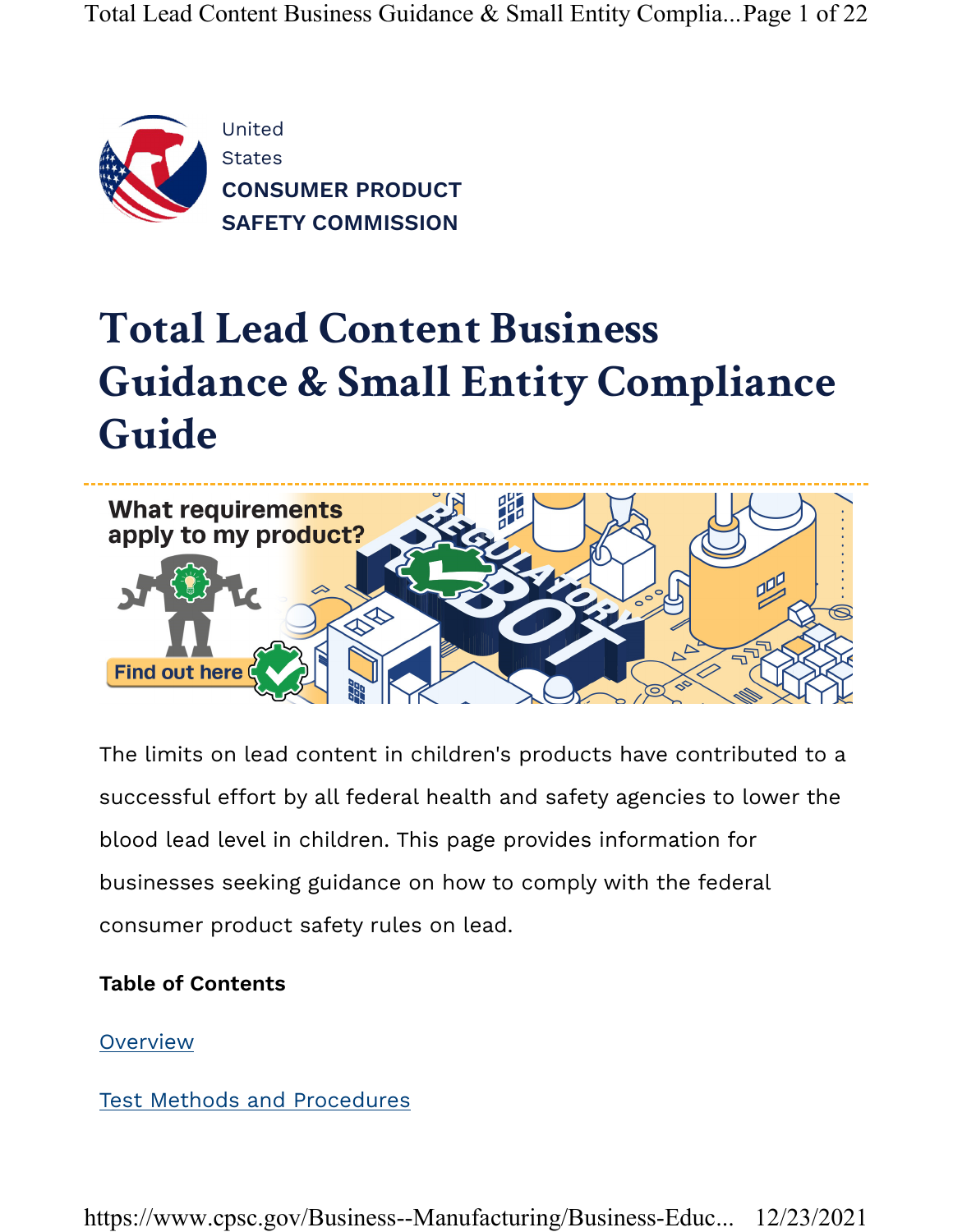International and State Level Requirements

Exceptions and Exemptions

- Certain Products that Cannot Contain Lead
- Inaccessible Component Parts
- Certain Electronic Devices
- Off-Highway Vehicles
- Bicycles and Related Products
- Ordinary Books and Paper-Based Printed Materials
- Certain Used Children's Products

#### Product-Specific FAQs

- Product Packaging
- Arts, Craft, and Science Kits
- Jewelry
- Outdoor Playground Equipment
- Paper and Textile Printing Inks

#### Overview

What are the federal requirements limiting the total lead content in children's products?

There are two distinct requirements concerning lead in

children's products. One requirement concerns the total lead content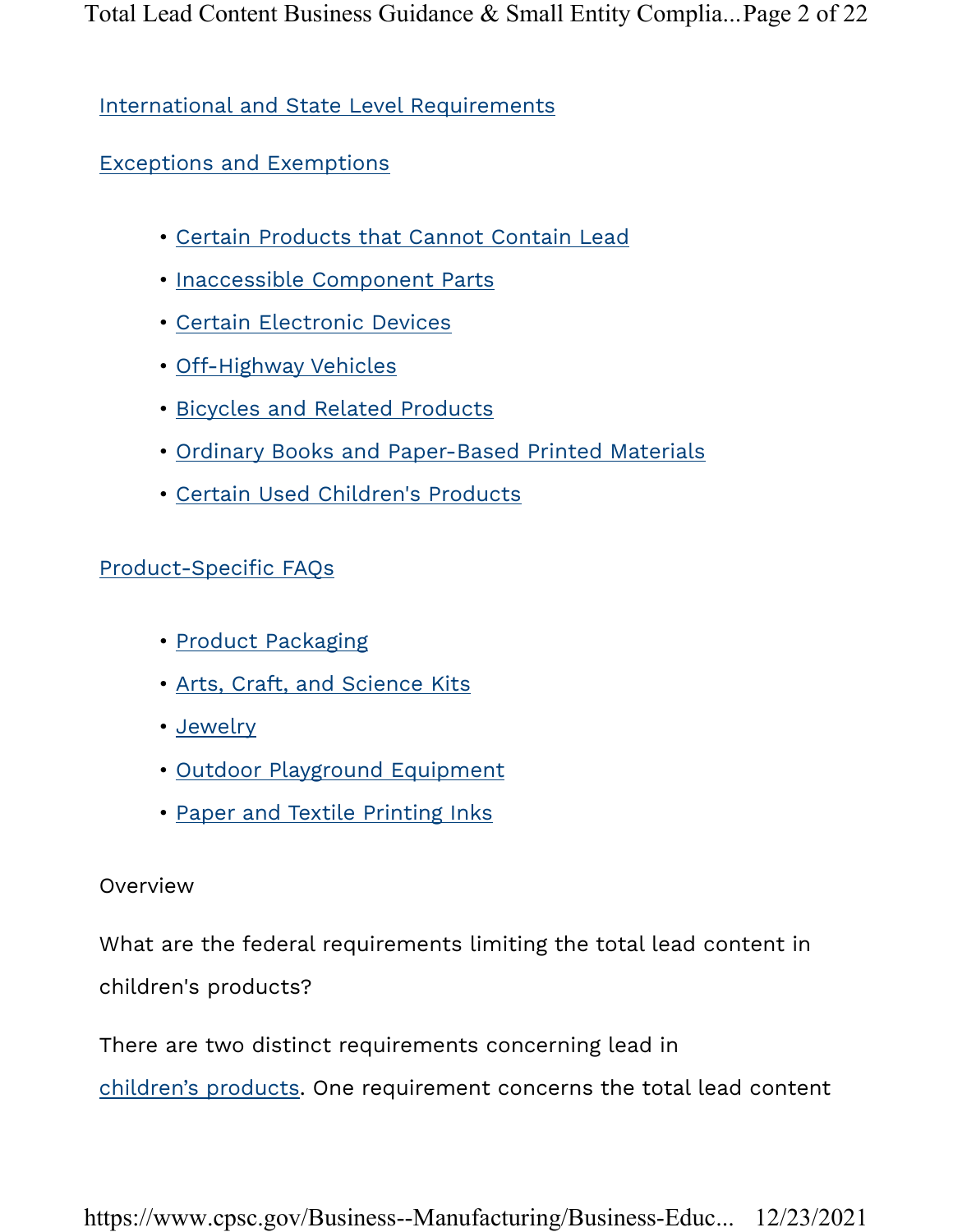of the children's product (discussed on this page), while the other requirement deals specifically with the levels of lead contained in the paint or surface coating of a children's product. Please see our webpage on *lead in paint and similar surface coatings* for information on this requirement.

#### Total Lead Content

With a few limited exceptions explained below, all children's products manufactured in or imported into the United States must not contain more than 100 parts per million (ppm) of total lead content in accessible parts.

#### Lead in Paint and Similar Surface Coatings

All children's products, and some furniture, for adults and children, must not contain a concentration of lead greater than 0.009 percent (90 parts per million) in paint or any similar surface coatings. Household paints must also meet this requirement.

# Where can I find the law that limits total lead content in children's products?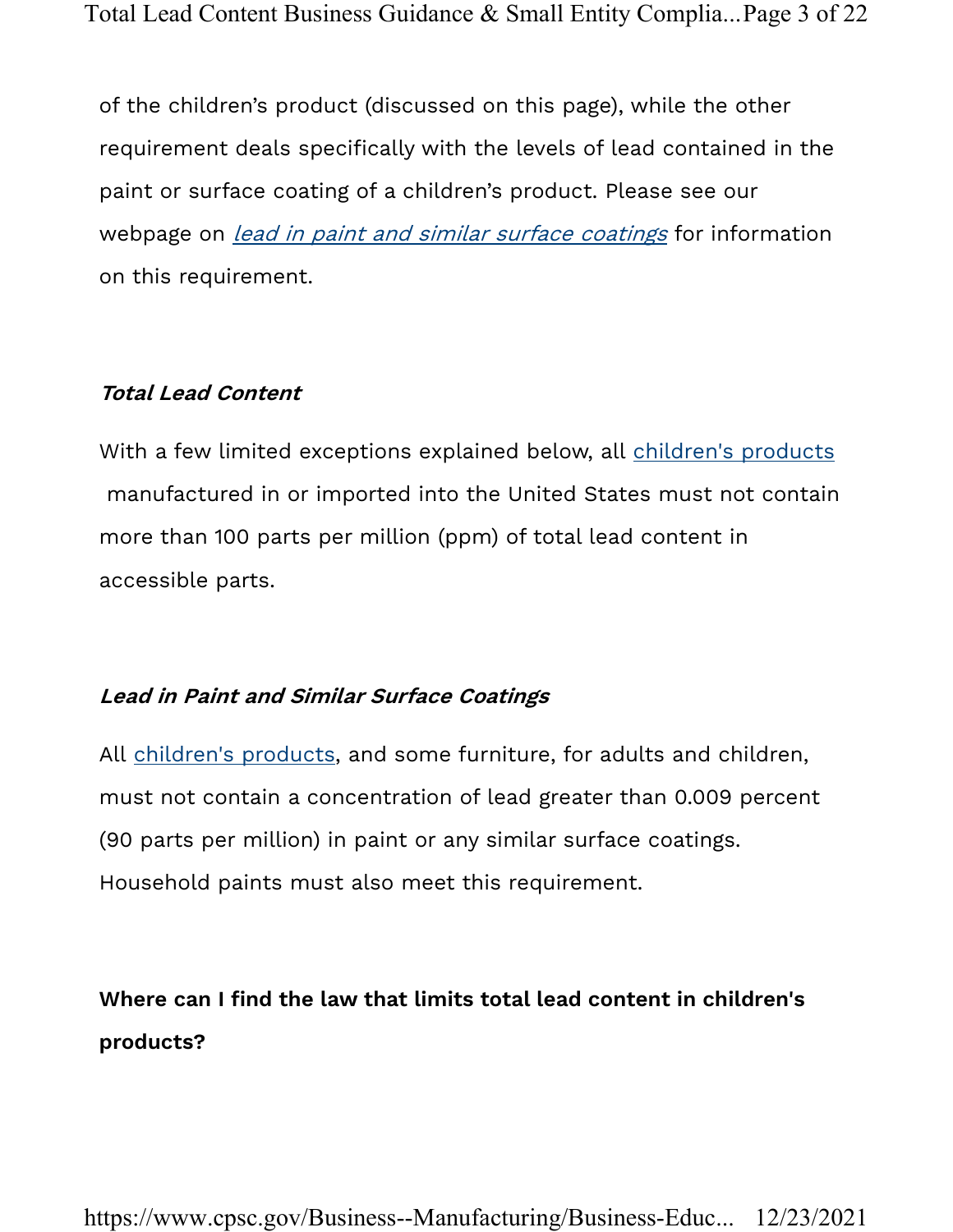You can find the law in section 101 of the Consumer Product Safety Improvement Act of 2008 (CPSIA) (pdf) (Public Law 110-314), as modified by H.R. 2715 (Public Law No. 112-28, August 12, 2011) and in section 2(q)(1) of the Federal Hazardous Substances Act (pdf), 15 U.S.C. § 1261(q)(1) (FHSA).

# What parts of the children's product must comply with the total lead content limits requirement?

All accessible component parts of the children's product must comply with the total lead limits requirement.

The total lead content limits do not apply to component parts of a children's product that are not accessible to a child through normal and reasonably foreseeable use and abuse of the product. In addition to passing all applicable use and abuse testing, children's products or component parts of children's products which are enclosed, encased, or covered by fabric must measure 5 centimeters or greater in all dimensions to be considered inaccessible. Please see 16 CFR 1500.87 and our section below on **Inaccessible Component Parts** for more information.

# What do I have to do to ensure that my product complies with the total lead content limits?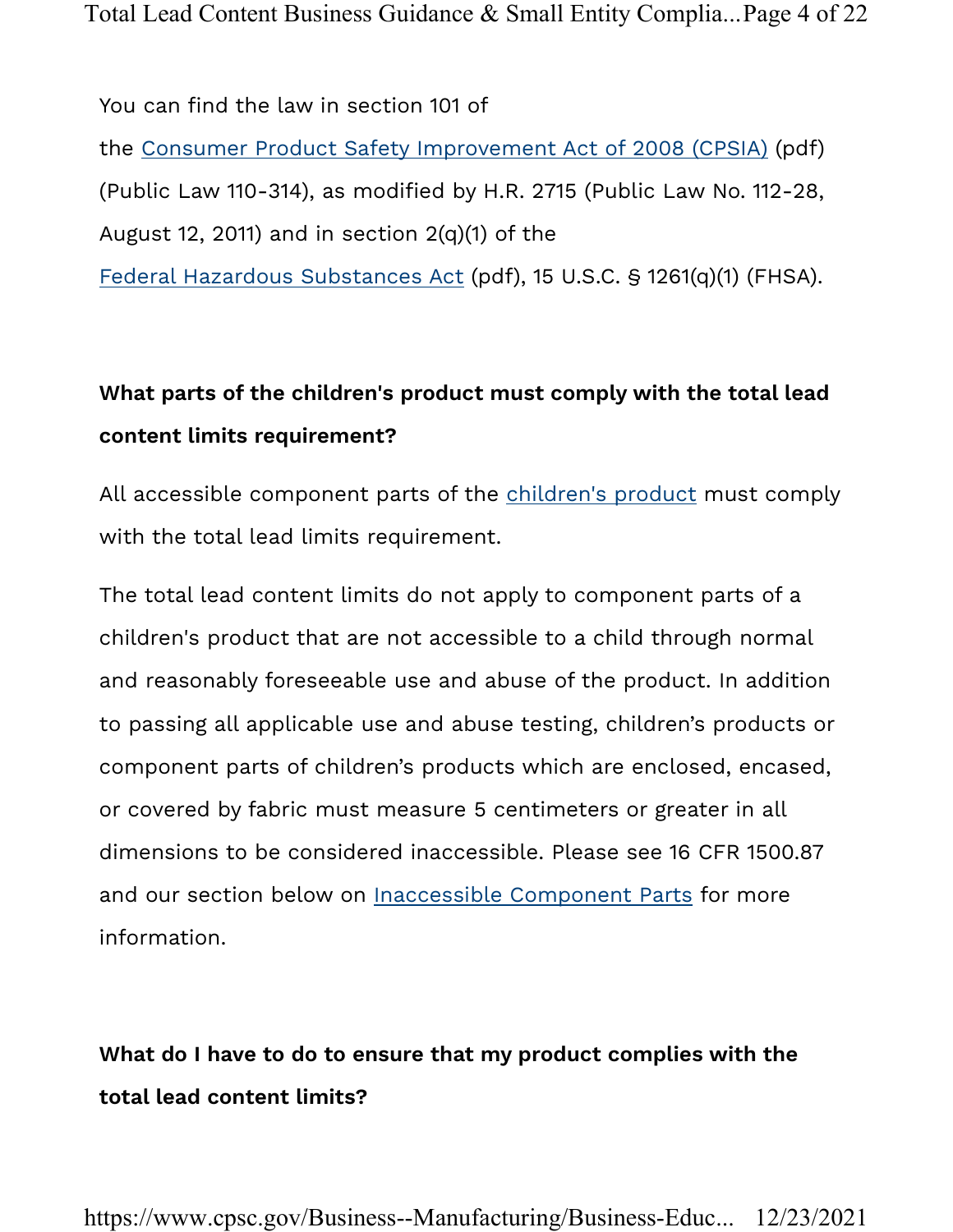Manufacturers and importers of children's products must third party test their product using a CPSC-accepted laboratory. There are, however, a limited number of exemptions and exceptions to the third party testing requirement discussed further below.

# Can I rely on assurances from my component supplier that the testing they have performed on a product satisfies regulatory requirements and thereby avoid testing the same component part twice?

Yes, provided that certain conditions are satisfied. The Commission has issued a rule regarding testing component parts. You can rely upon the test results or a certification from a component part supplier if the requirements in our regulation at 16 CFR part 1109 are met. That rule requires that in order to rely upon test results or a certification from a supplier, you must use "due care" to ensure that the tests results or the certificate is valid, and be given access to the underlying documentation, such as test results and attestations regarding how the testing was conducted and by whom. Generally, certifications of a component part must satisfy the requirement for a children's product certificate, and must be based on the results of testing at a CPSC-accepted laboratory.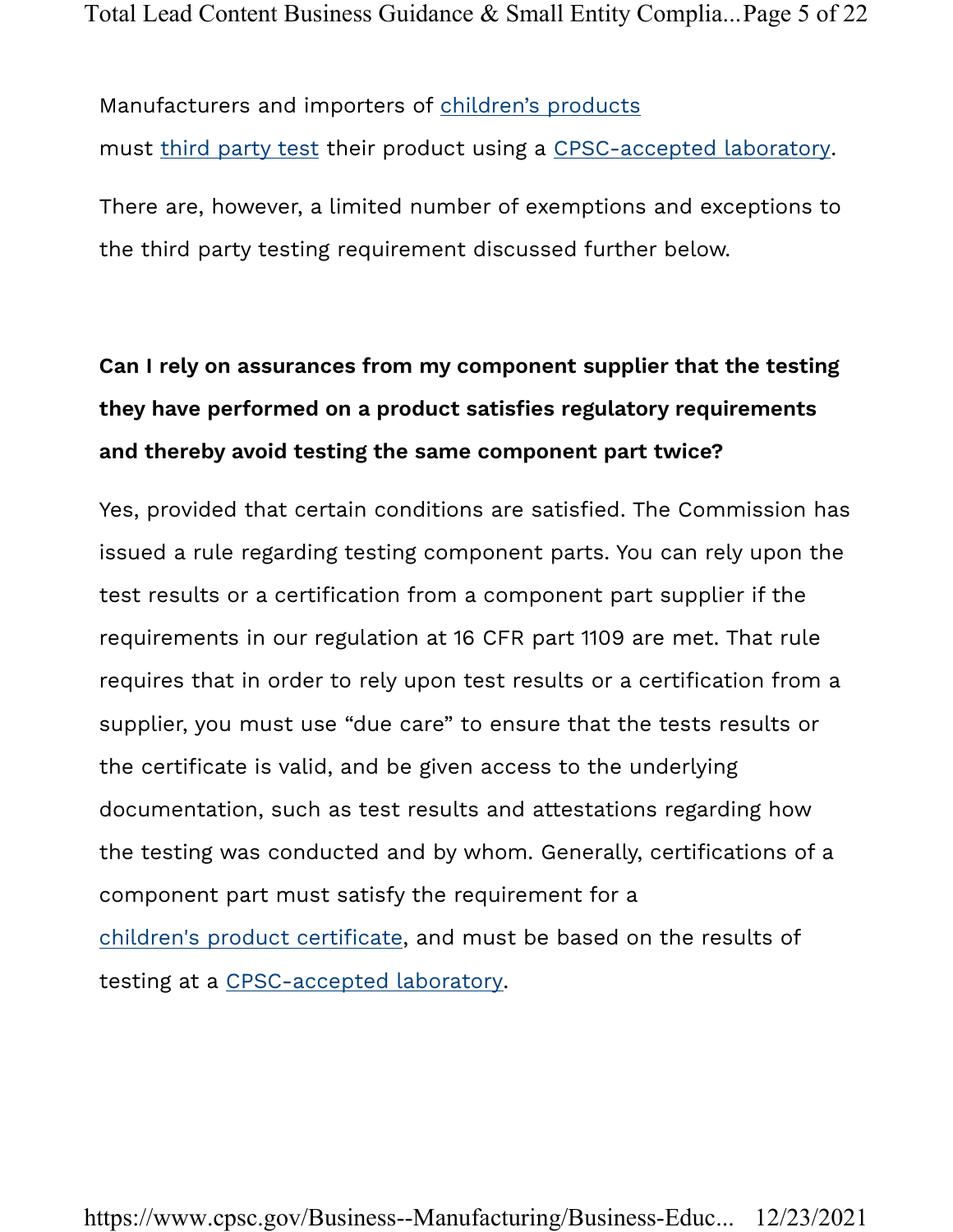Total Lead Content Business Guidance & Small Entity Complia...Page 6 of 22

# Once I test my product at a CPSC-accepted laboratory, what else do I need to do?

Manufacturers and importers must certify, based on the results of the third party testing, that your children's product complies with the requirement limiting the total lead content.

Your certification must contain all of the required elements of a Children's Product Certificate (CPC).

The correct citation to include in the CPC for this total lead content requirement is: 15 U.S.C. 1278a.

Test Methods and Procedures

# What are the test methods for the ban on total lead content accepted by the Commission?

The applicable test methods for the ban on total lead content are:

- Lead Content in Children's Metal Products: Standard Operating Procedure for Determining Total Lead (Pb) in Metal Children's Products (including Children's Metal Jewelry), Revision November 15, 2012, Test Method CPSC-CH-E1001-08.3 (pdf).
- Lead Content in Children's Non-Metal Products: Standard Operating Procedure for Determining Total Lead (Pb) in Non-Metal Children's Products, Revision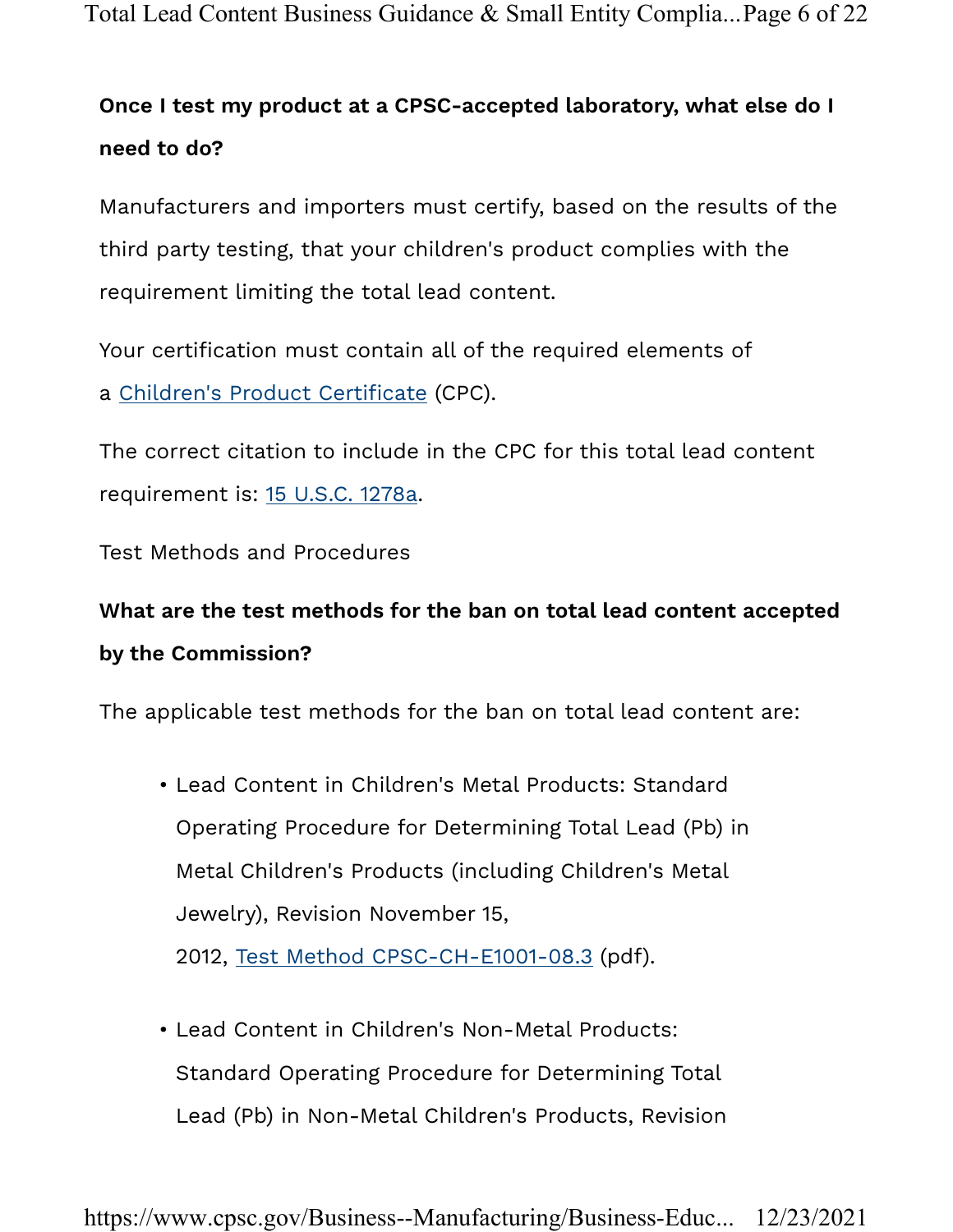Total Lead Content Business Guidance & Small Entity Complia...Page 7 of 22

November 15, 2012, Test Method CPSC-CH-E1002-08.3 (pdf).

Note: Following development of the initial versions of the test methods for measuring lead in metal and nonmetal products, Test Method CPSC-CH-E1001-08.1 (pdf) and Test Method CPSC-CH-E1002-08.1 (pdf), respectively, CPSC staff developed Test Method CPSC-CH-E1001-08.2 (pdf) and Test Method CPSC-CH-E1002-08.2 (pdf) with expanded options for the use of X-ray Fluorescence (XRF). CPSC staff further expanded the options for the use of XRF in the current test methods: Test Method CPSC-CH-E1001-08.3 (pdf) and Test Method CPSC-CH-E1002-08.3 (pdf).

Accreditation to any of the previous versions of these test methods will remain acceptable unless the Commission provides a notice of phasing out previous versions.

# Is X-ray fluorescence technology (XRF) approved for use by CPSCaccepted laboratories?

Some XRF technology is approved to test certain types of homogenous materials, with limitations, such as certain metal materials, polymers and plastics, and crystal, ceramic, and other siliceous materials, in CPSC-accepted laboratories. Approval of XRF technology has reduced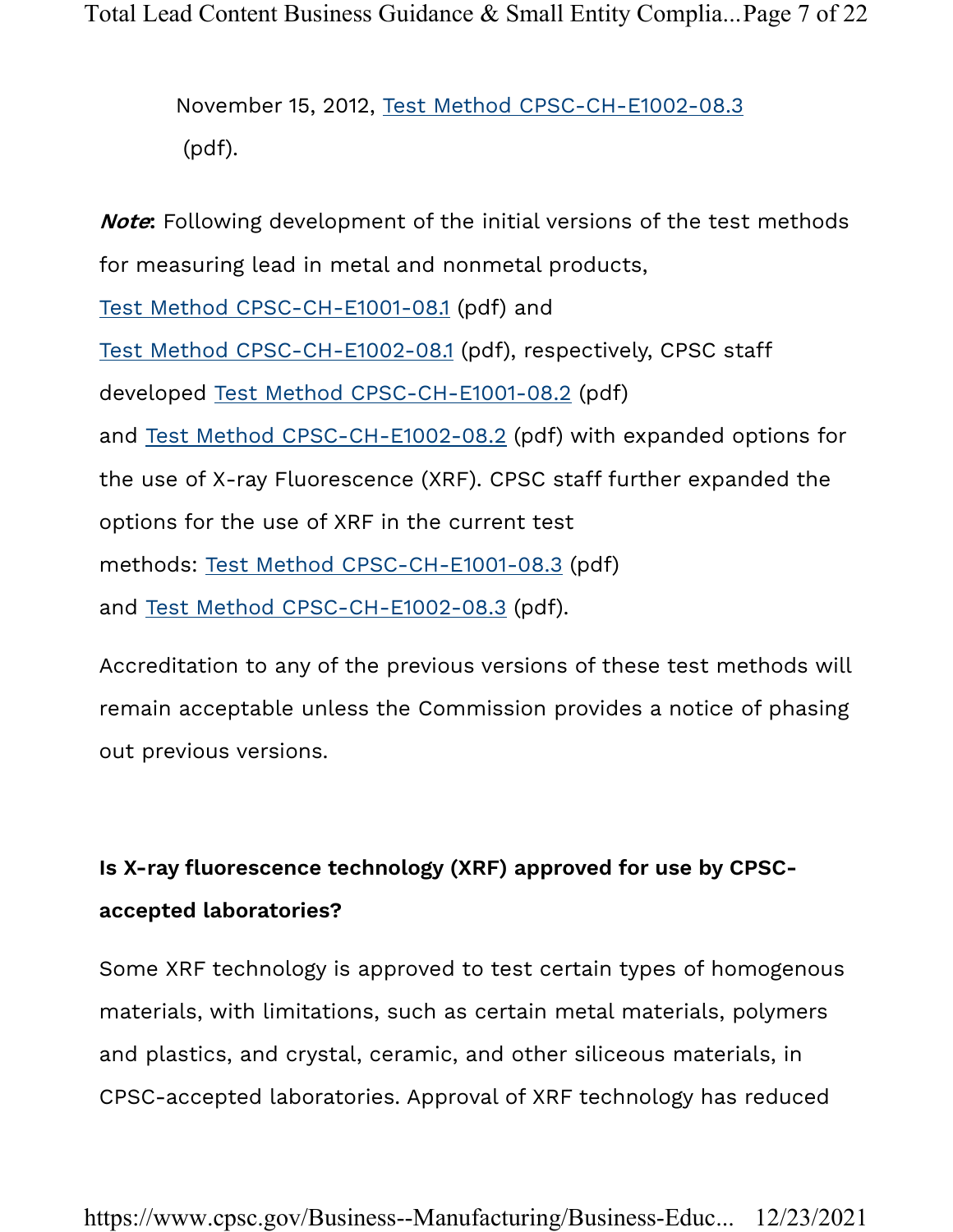Total Lead Content Business Guidance & Small Entity Complia...Page 8 of 22

the price of third party testing for lead content. (Additionally, there is a specific XRF technology that is approved for use in testing to the separate lead-in-paint requirements).

The applicable test methods for the ban on total lead content are listed above.

International and State Level Lead Content Requirements

# If I have tested my product for its soluble lead content for compliance with Europe's requirements, do I also need to test for total lead content with the CPSC's requirements?

Yes. All testing for lead content and other requirements must be performed by a CPSC-accepted laboratory using the methods approved by the Commission. Other countries have requirements and testing methods that differ from those of the CPSC.

### Do individual states have other regulatory requirements concerning the amount of permissible total lead content?

Yes. Certain states, like Illinois and California, have other regulatory requirements concerning lead content. You may contact the attorney general or Department of Health in each state for further guidance on specific state laws and requirements.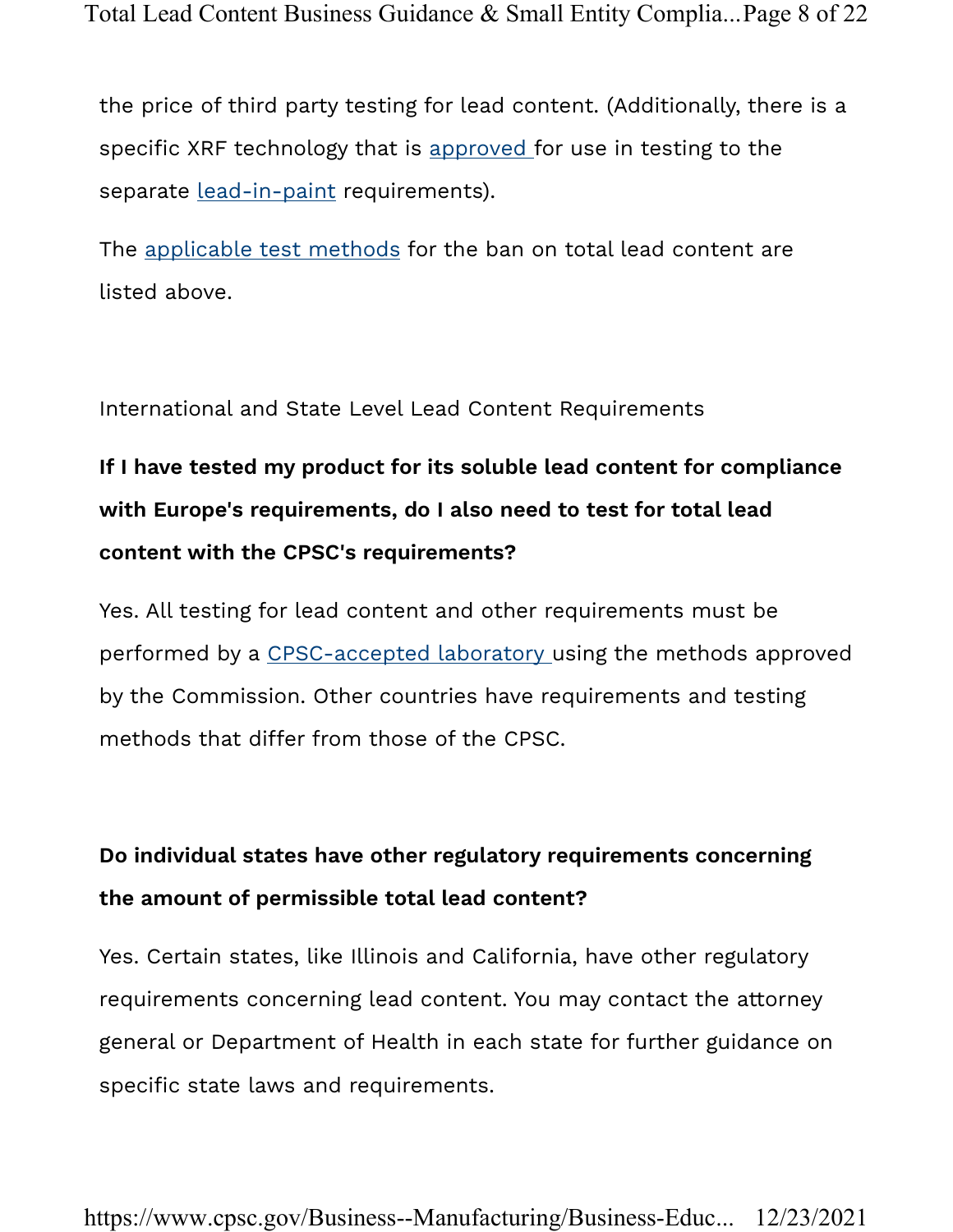#### Exceptions and Exemptions

#### Certain Products that Cannot Contain Lead

### Has the Commission made a determination that certain products, by their nature, do not contain lead in excess of the legal limits?

Yes, the Commission has determined that certain classes of products do not exceed the lead content limits under section 101 of the CPSIA. The regulation includes determinations that certain 100 percent untreated, unadulterated products do not need to be tested by a third party laboratory.

Some determinations relied upon are those exempting products such as pure wood (not plywood or other composites); paper and other similar products made from cellulosic fiber; CMYK ink printing processes, certain precious and semi-precious gemstones and other minerals (provided that the mineral or material is not based on lead or lead compounds); natural or cultured pearls; certain natural and manufactured fibers, such as cotton, wool, and polyester, among others; certain plant-derived and animal-derived materials, such as animal glue, bee's wax, seeds, nut shells, flowers, sea shells, leather; and finally certain stainless steel and precious metals, as listed. The list above is a sampling of the determinations that the Commission has made. You can find the complete regulation, including the list of determinations, at 16 C.F.R. §1500.91.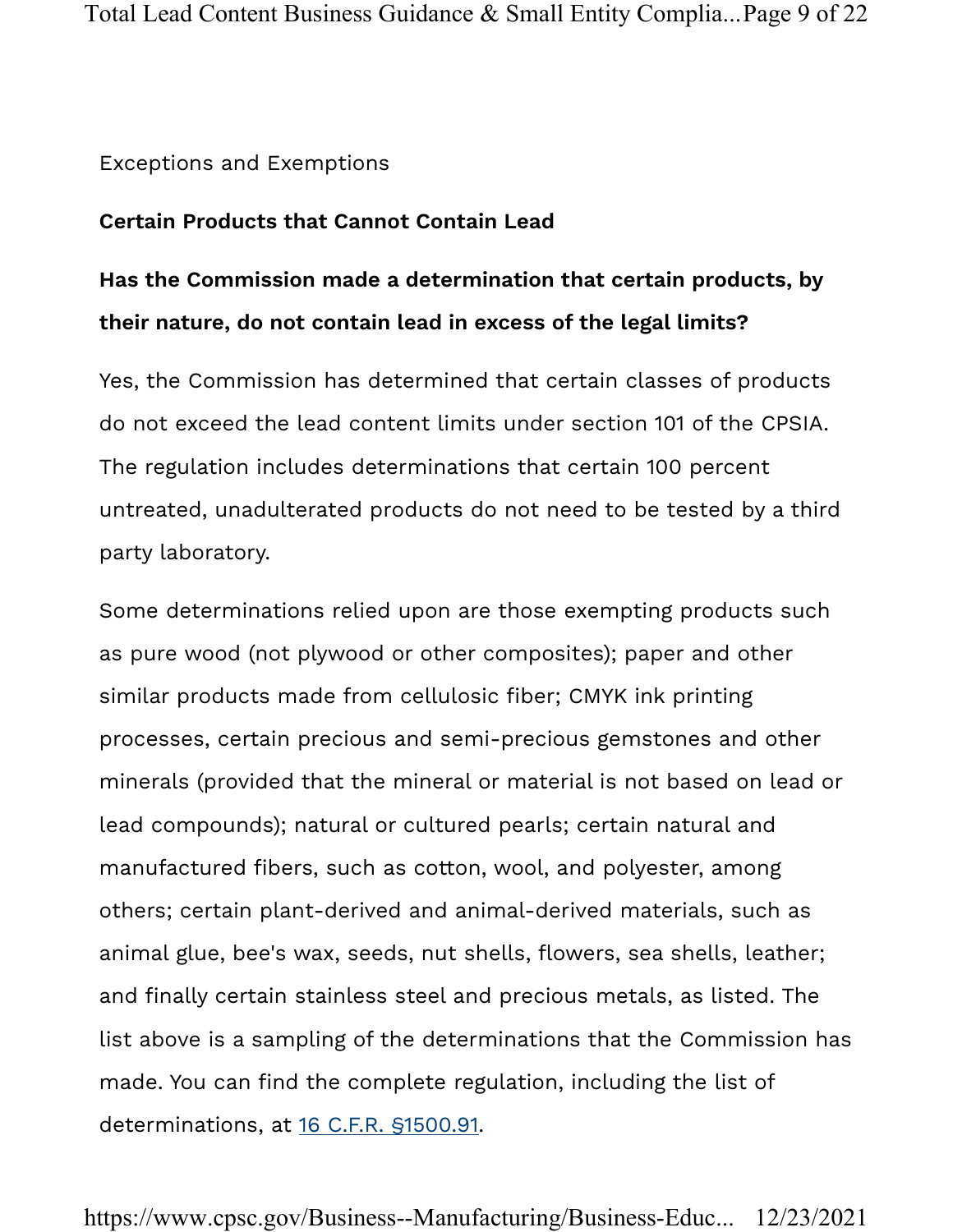Additionally, the Commission has determined that certain untreated and unfinished engineered wood products (EWPs), specifically, particleboard, hardwood plywood (without polyvinyl acetate), and medium-density fiberboard also do not exceed the total lead content limit and would not be required to have third party testing for compliance with the total lead content limit. You can read more about this determination at 83 FR 28983 and at 16 CFR Part 1252.

### Does a third party laboratory have to test my product to ensure that it satisfies the lead determination?

No. You may rely on the assertions of your supplier or upon test results from a non-third party laboratory or certification body. However, you must keep records supporting your good faith assertion. In the event that you knowingly rely on a false assertion, then you may be subject to substantial civil and/or criminal penalties.

If all of the component parts of my product are inaccessible or else satisfy the lead determinations, am I still required to issue a children's product certificate?

Yes. If you are issuing a Children's Product Certificate certifying to another children's product safety rule (such as the lead in paint limit), you will need to ensure that all applicable children's product safety rules are certified to in Section 2 of the CPC.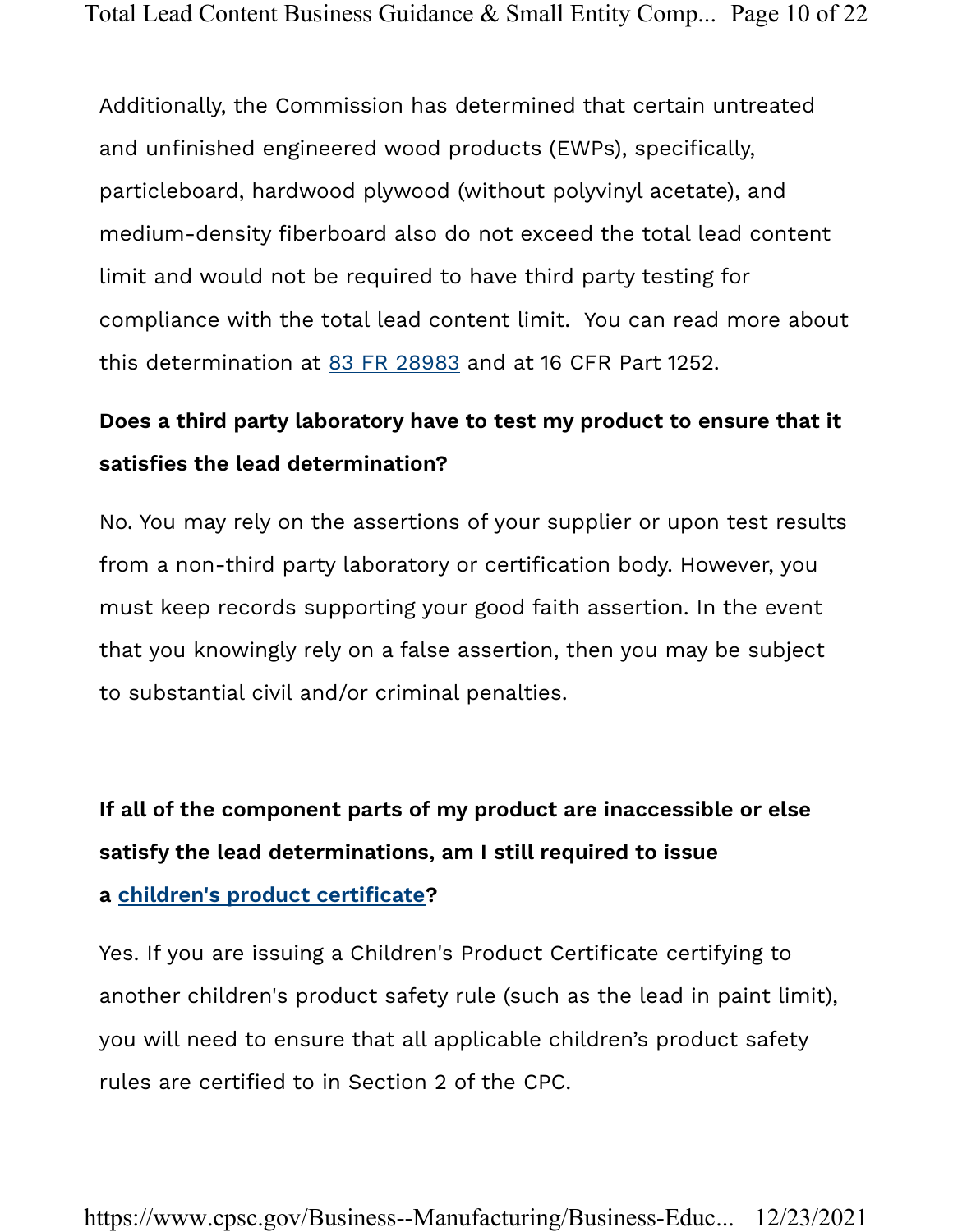I understand the determination that certain fabrics do not contain lead can be affected by printing or dyeing those fabrics. What do I need to do to ensure that my dyed fabrics fall under these determinations and do not require third party testing?

As discussed above, certain natural fiber and manufactured fiber textiles have been determined to not contain levels of lead in excess of the limits and do not need to be third party tested. Those fabrics are:

- Natural fibers (dyed or undyed) including, but not limited to: cotton, kapok, flax, linen, jute, ramie, hemp, kenaf, bamboo, coir, sisal, silk, wool (sheep), alpaca, llama, goat (mohair, cashmere), rabbit (angora), camel, horse, yak, vicuna, qiviut, guanaco; and
- Manufactured fibers (dyed or undyed) including, but not limited to: rayon, azlon, lyocell, acetate, triacetate, rubber, polyester, olefin, nylon, acrylic, modacrylic, aramid, and spandex.

To use this determination, you must ensure that the textiles are not treated or adulterated in any way with materials that could introduce lead into the material. (Dyes are not considered to be a material that may introduce lead into a material.)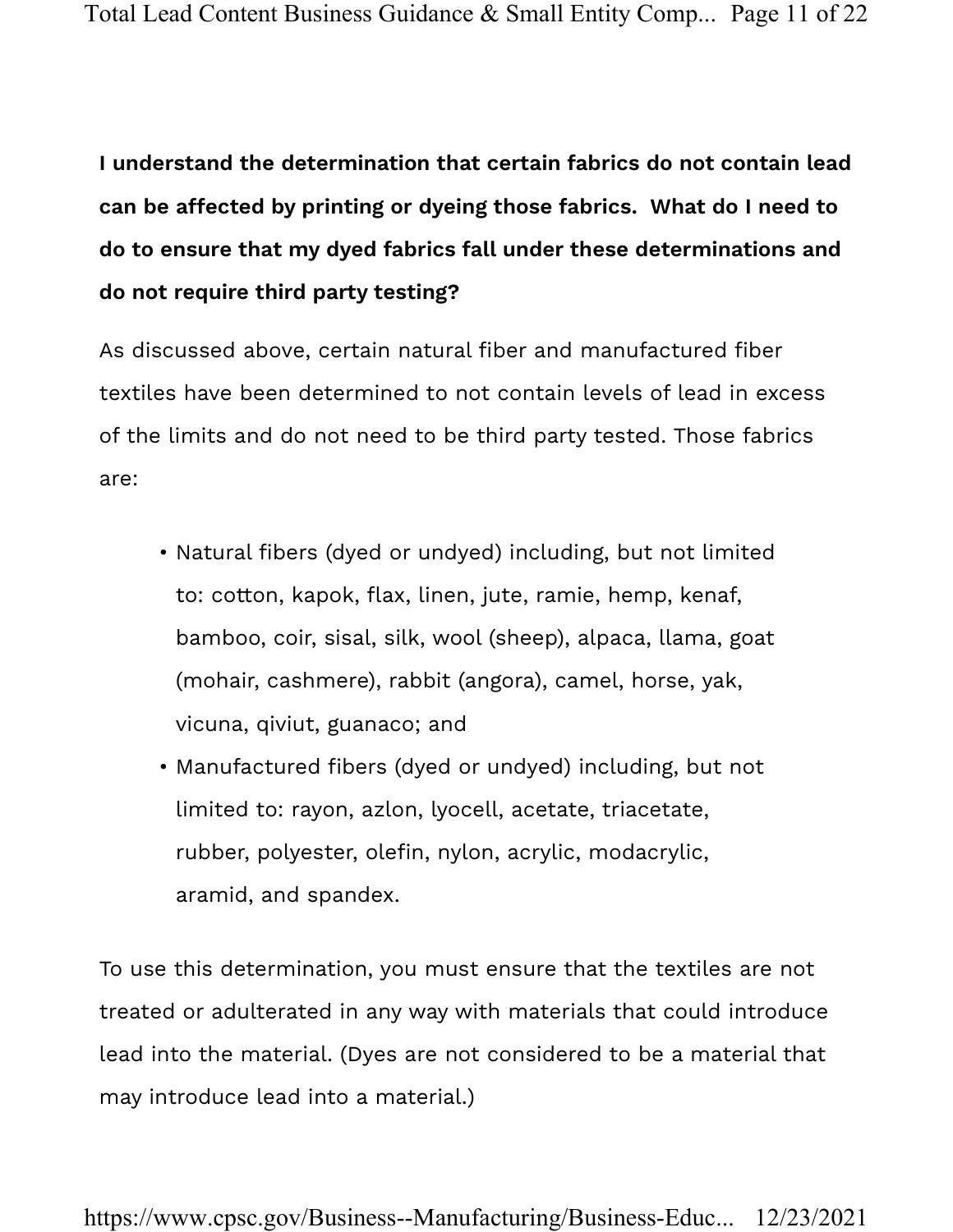This means that if you choose to print on your textile with aftertreatment applications, including screen prints, transfers, decals, or other prints, you can no longer rely on the determination. You must have your inks or your final products tested by a CPSC-accepted laboratory or have the ink manufacturer provide you with a Children's Product Certificate certifying that the inks passed testing by a CPSCaccepted laboratory.

Certain types of printing on textiles use inks that effectively act like dyes. Those inks are absorbed into the fabric, and they become part of the fabric. If you are printing with a "dye-like ink," then, instead of ensuring compliance with the "lead in paint" requirements (a 90ppm limit), your garment is likely to be exempt from testing. See 16 CFR 1500.91. If you intend to rely on this materials determination, you must conduct reasonable due diligence with your supplier or manufacturer to ensure the nature of the ink being used is in fact dye-like ink.

Generally, CPSC staff differentiates inks, paints, or pigments that effectively act like a dye by applying a scraping test. If the ink, paint, or pigment scrapes off then it is considered to be a surface coating (subject to the lead in paint limit of 90ppm); if it does not scrape off, then it is considered to be part of the textile itself (subject to the total lead content limit of 100ppm). For more information on the lead in paint requirements, please visit www.cpsc.gov/leadinpaint.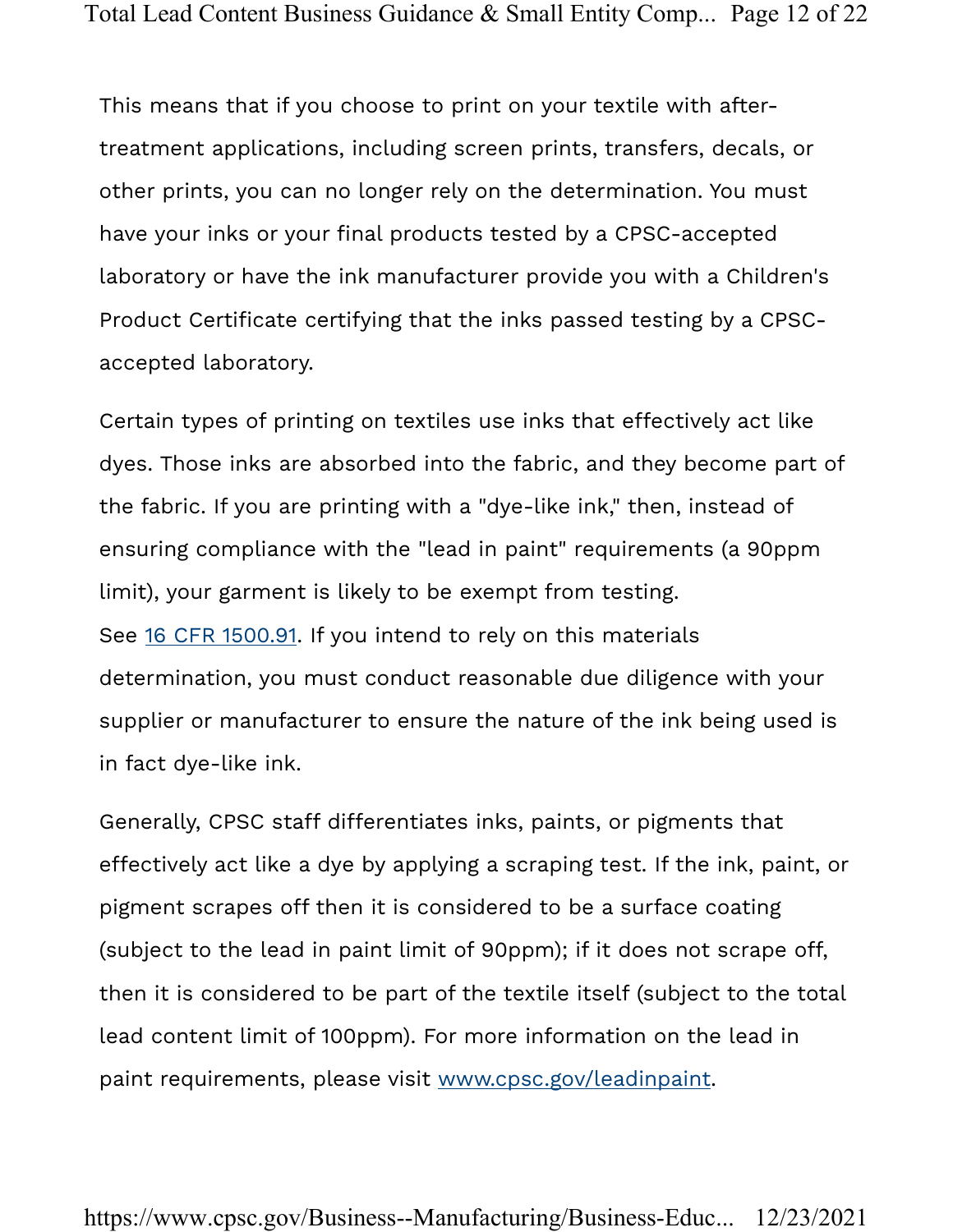#### Inaccessible Component Parts

#### What does inaccessible mean?

A component part is not accessible if: (1) it is not physically exposed by reason of a sealed covering or casing; and (2) does not become physically exposed through reasonably foreseeable use and abuse of the product.

### Do paints, coatings, and electroplating make a component part inaccessible?

No. Paints, coatings, and electroplating are not considered to be barriers that would make a component part inaccessible.

#### If a component part is covered or sealed is it inaccessible?

Yes. A component part of a children's product is inaccessible to a child if the part is not physically exposed by reason of a sealed covering or casing, and it does not become physically exposed through reasonably foreseeable use and abuse of the product including swallowing, mouthing, breaking, or other children's activities, and the aging of the product, as determined by the Commission.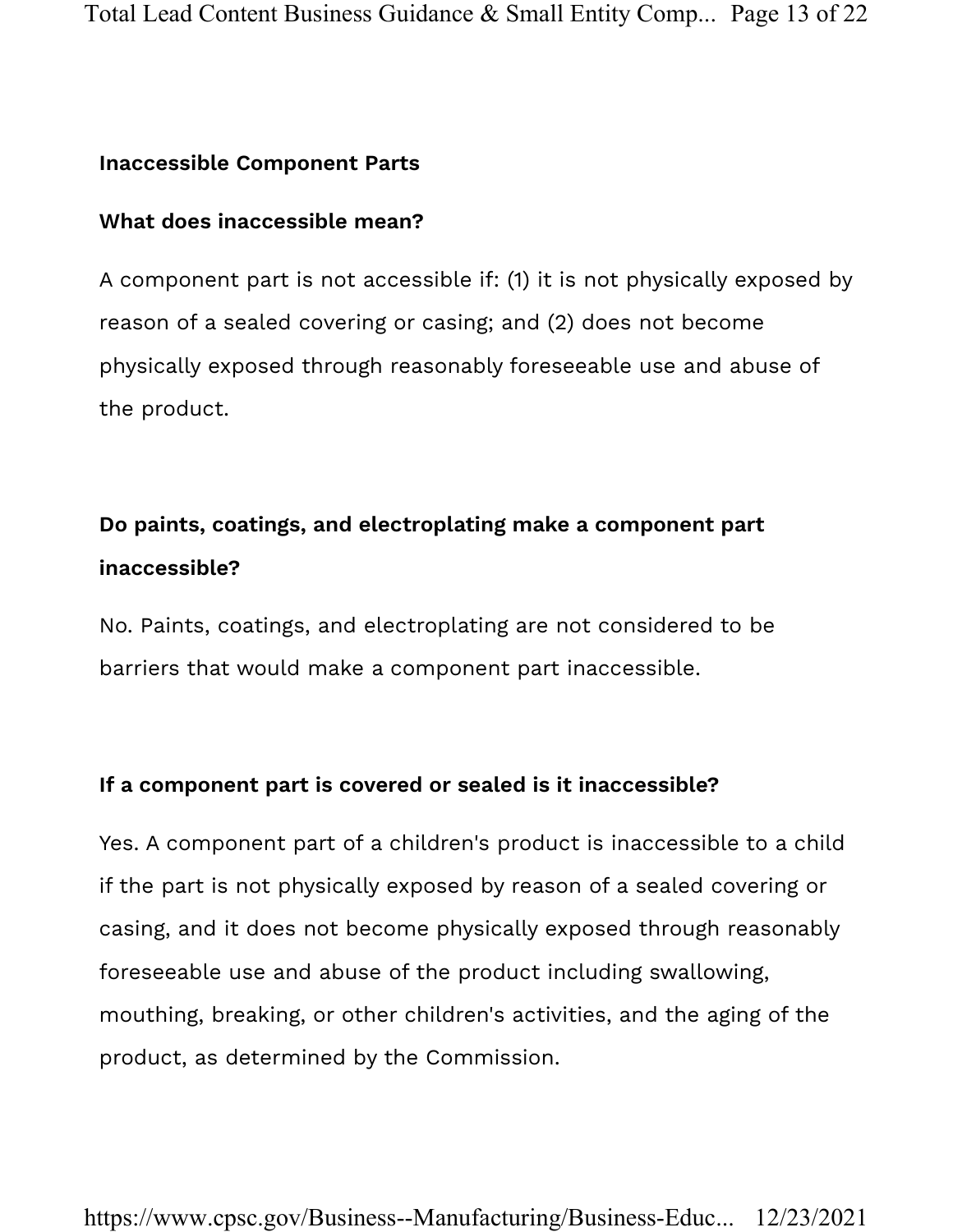In addition to passing all applicable use and abuse testing, children's products or component parts of children's products which are enclosed, encased, or covered by fabric must measure 5 centimeters or greater in all dimensions to be considered inaccessible.

#### How can I tell if the component part is inaccessible?

To assess whether a component will be considered inaccessible, you should review the technical requirements of the Commission's regulation at 16 C.F.R. §1500.87.

#### Certain Electronic Devices

#### Is there an exemption for electronic devices in children's products?

Yes. To the extent lead is used for the technological feasibility of certain electronic devices for children, such products may be allowed to have a higher lead content in certain component parts. Specific lead limits for such products may be found in our regulation

#### 16 C.F.R. §1500.88.

In addition, components of electronic devices that are removable or replaceable, such as battery packs and light bulbs, that are inaccessible when the product is fully assembled, are not subject to the total lead limits.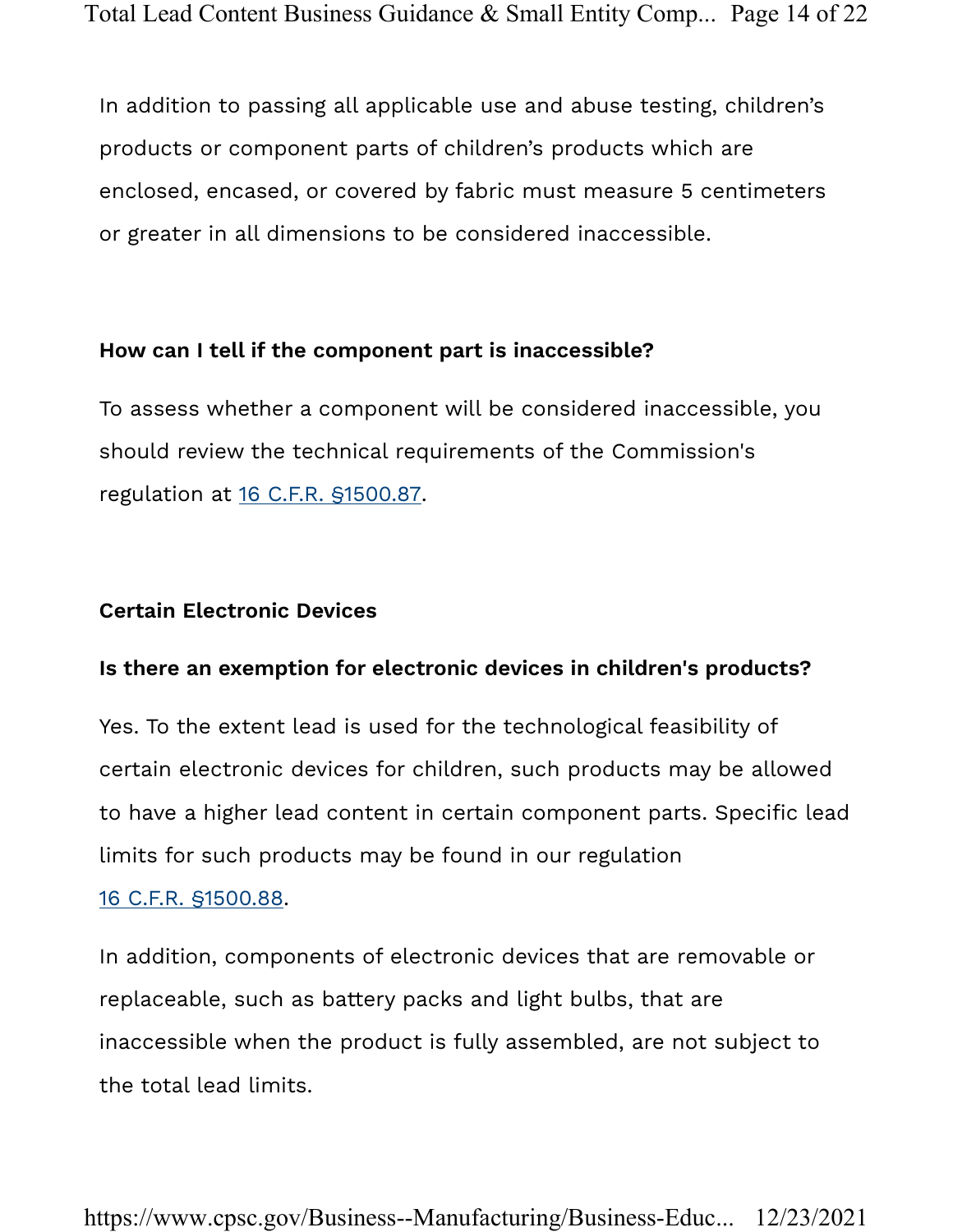#### Off-Highway Vehicles

#### Is there an exception for off-highway vehicles?

Yes. Off-highway vehicles are not subject to the total lead limits. An "off-highway vehicle" is any motorized vehicle that is manufactured primarily for use off of public streets, roads, and highways, is designed to travel on two, three, or four wheels, and has either a seat designed to be straddled by the operator and handlebars for steering control, or has a non-straddle seat, steering wheel, seat belts, and roll-over protective structure. The definition also includes snowmobiles.

This provision was enacted by Congress in H.R. 2715, P.L. 112-28 (August 12, 2011).

#### Bicycles and Related Products

# Is there a special provision for the metal components of bicycles and related products?

Yes. The metal components of bicycles and related products are permitted to contain up to 300 parts per million of lead. The list of metal component parts to which this exception applies is found in the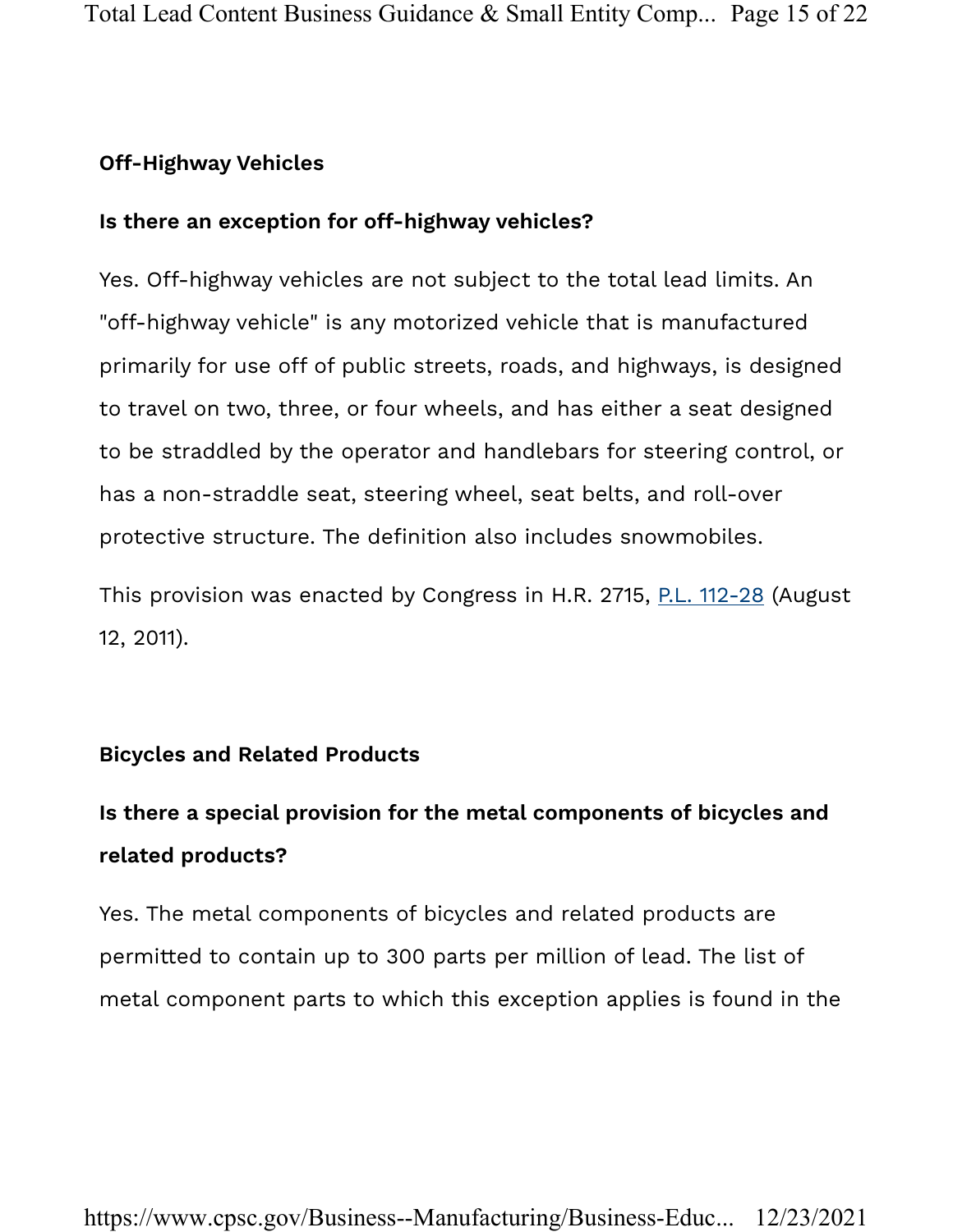Total Lead Content Business Guidance & Small Entity Comp... Page 16 of 22

Commission's Products Notice of Stay of Enforcement Pertaining to Bicycles and Relation (pdf) published on June 30, 2009 (74 FR 31254).

This provision was enacted by Congress in H.R. 2715, P.L. 112-28 (August 12, 2011).

Children's bicycles and related products must still be third party tested and certified as compliant with 16 CFR part 1512. Please see our Bicycle Requirements Business Guidance page for additional information.

#### Ordinary Books and Paper-Based Printed Materials

# Is there a testing exclusion for ordinary books and ordinary paperbased printed materials?

Yes. Ordinary books and paper-based printed materials are excluded from third party testing for lead content.

The term "ordinary book" means a book printed on paper or cardboard, printed with inks or toners, bound and finished using a conventional method, and that is intended to be read or has educational value. The term "ordinary paper-based printed materials" means materials printed on paper or cardboard, such as magazines, posters, greeting cards, and similar products, that are printed with inks or toners and bound and finished using a conventional method.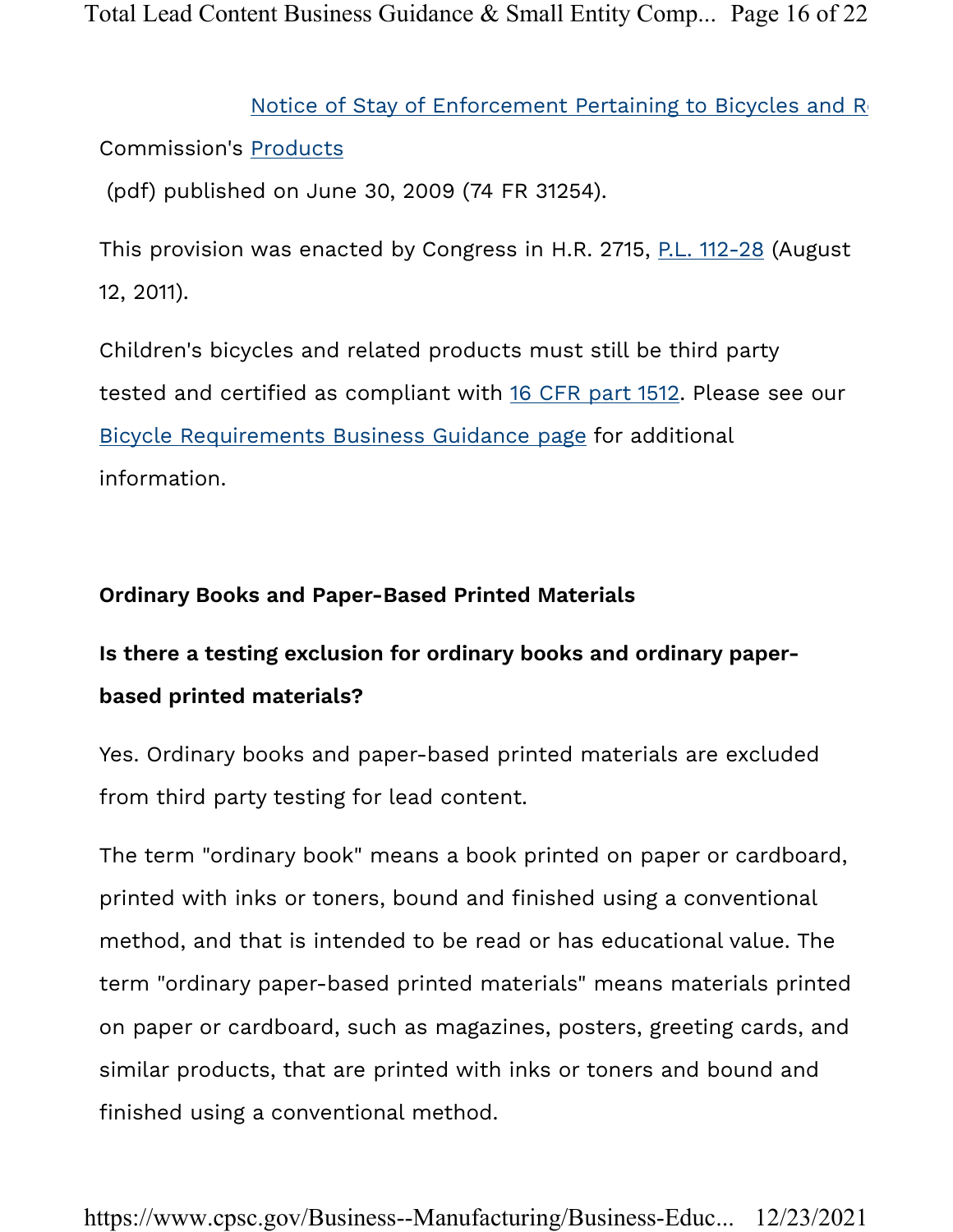Neither term includes books or printed materials that contain components that are printed on material other than paper or cardboard or contain non-paper-based components, such as metal or plastic parts, or accessories that are not part of the binding and finishing materials used in a conventional method.

The definition does not include books with inherent play value, books designed or intended for a child 3 years of age or younger, and does not include any toy or other article that is not a book that is sold or packaged with an ordinary book.

This provision was enacted by Congress in H.R. 2715, P.L. 112-28 (August 12, 2011).

#### Certain Used Children's Products

### Is there an exclusion from the total lead requirements for used children's products?

Yes. Certain used children's products that were obtained by the seller for use (and not for the purpose of resale) or were obtained by the seller-directly or indirectly-from a person who obtained those products for use (and not for the purpose of resale) are excluded from the total lead content requirements. A "seller" includes a person who lends or donates a used children's product.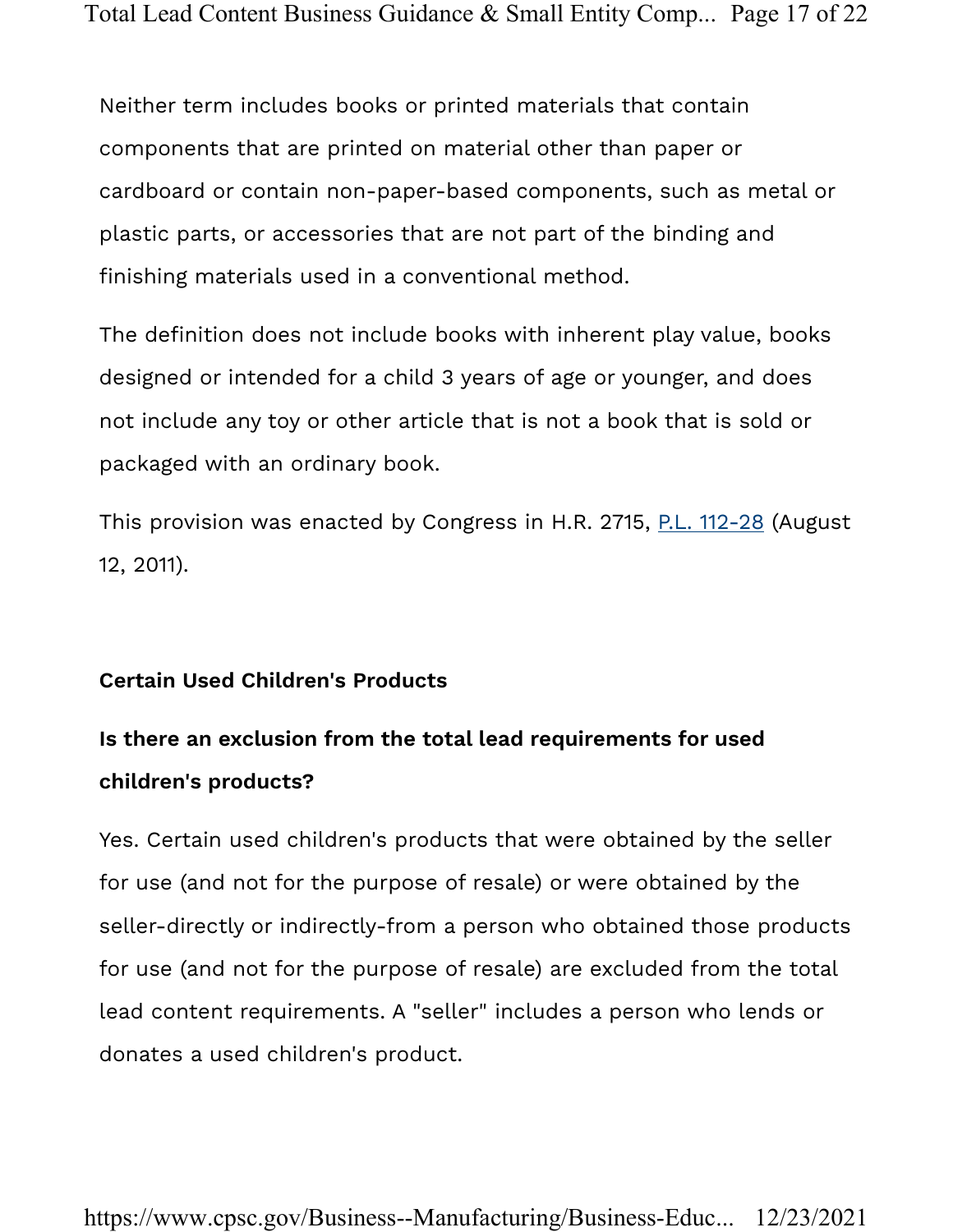However, this exclusion does NOT apply to children's metal jewelry, any children's product for which the donating party or the seller has actual knowledge that the product is in violation of the lead limits, or any other product or product category that the Commission determines after a notice and hearing. Please see our Resellers Guide for more information.

This provision was enacted by Congress in H.R. 2715, P.L. 112-28 (August 12, 2011).

Product-Specific FAQs

#### Product Packaging

Does packaging have to comply with the lead requirements? Does it matter if the packaging is intended to be reused (e.g., heavy gauge reusable bag with zipper closure to store a set of blocks)?

Packaging is generally not intended for use by children, given that most packaging is discarded and is not used or played with as a children's product. Also, disposable packaging is not subject to third party testing and certification requirements.

However, if the packaging is intended to be reused, or used in conjunction with the children's product, such as a heavy gauge reusable bag to hold blocks, the bag becomes a component or part of the product and would be subject to the lead requirements of CPSIA.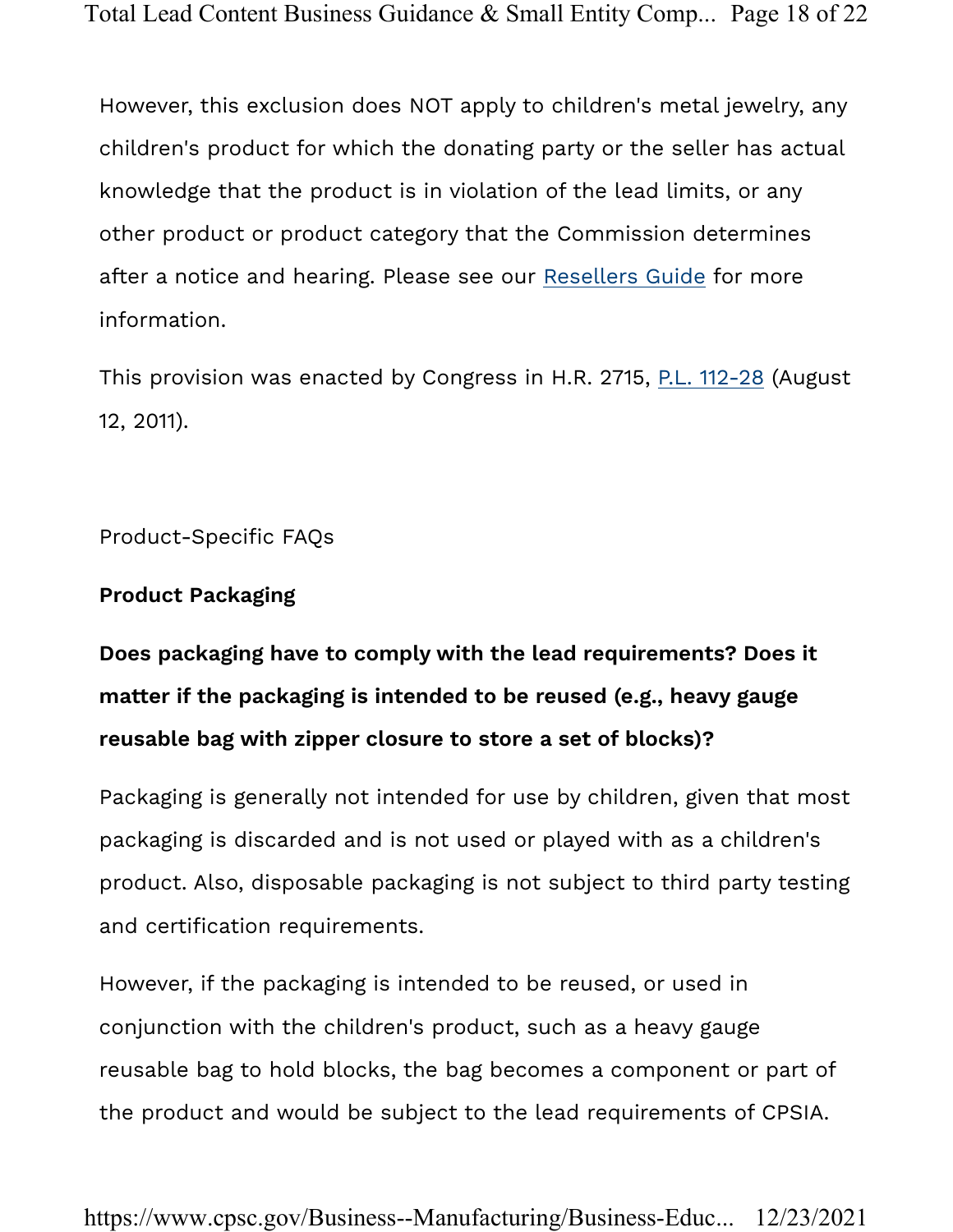It should also be noted that many states have adopted their own packaging laws that address toxics in packaging or packaging components that have not been preempted by Commission action.

#### Arts, Craft, and Science Kits

# Are chemistry sets, science education sets, and other educational materials excluded from the lead content limits for paint and surface coatings if they bear adequate labeling?

Certain articles that are intended for children for educational purposes are exempt for classification as a banned hazardous substance under the Federal Hazardous Substances Act (FHSA) (16 C.F.R. § 1500.85) and the lead limits under CPSIA if: (1) the *functional purpose* of the particular educational item requires inclusion of the hazardous substance (commonly referred to as the functional purpose exemption); (2) it bears labeling giving adequate directions and warnings for safe use; and (3) is intended for use by children who have attained sufficient maturity, and may reasonably be expected, to read and heed such directions and warnings.

#### Are children's art materials subject to the new lead limits?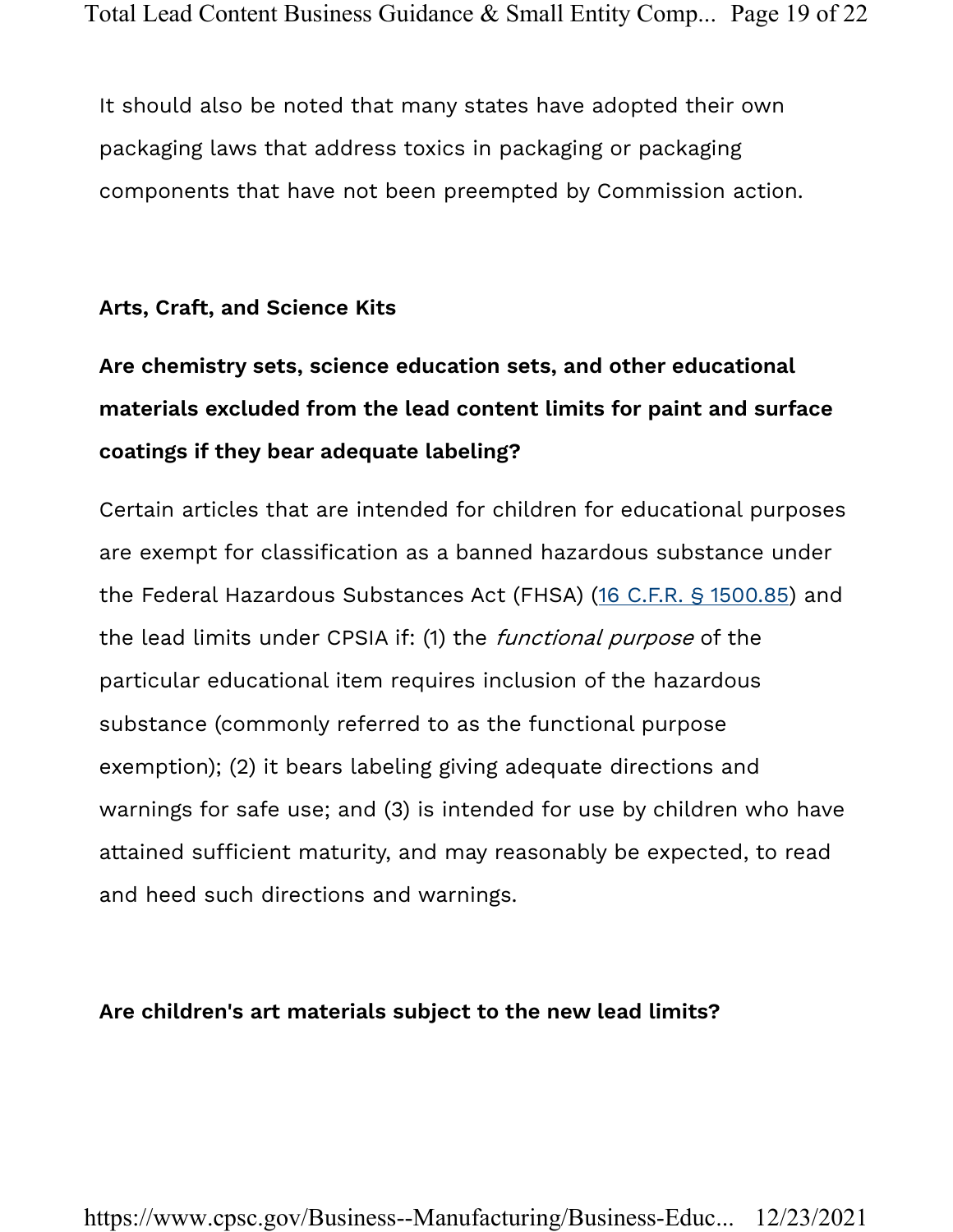Total Lead Content Business Guidance & Small Entity Comp... Page 20 of 22

Yes. To the extent that such art materials are designed or intended primarily for children 12 years of age or younger, they are subject to the lead limits under the CPSIA.

Moreover, all art materials, whether or not intended primarily for children, must comply with the Labeling of Hazardous Art Materials Act (LHAMA), codified at  $16$  C.F.R. §  $1500.14(b)(8)$ , which requires that art materials be labeled properly if they may present a chronic adverse health effect. Please see our Art Materials guidance page for more information.

Outdoor Playground Equipment

### Are outdoor playground products required to comply with the total lead limits?

Yes, provided that the outdoor playground equipment is designed or intended primarily for use by children 12 years of age or younger.

Paper and Textile Printing Inks

### Is ordinary printing on paper subject to compliance with the total lead content limit?

Yes. Ordinary printing on paper is subject to compliance with the total lead content requirement of 100 parts per million. However, the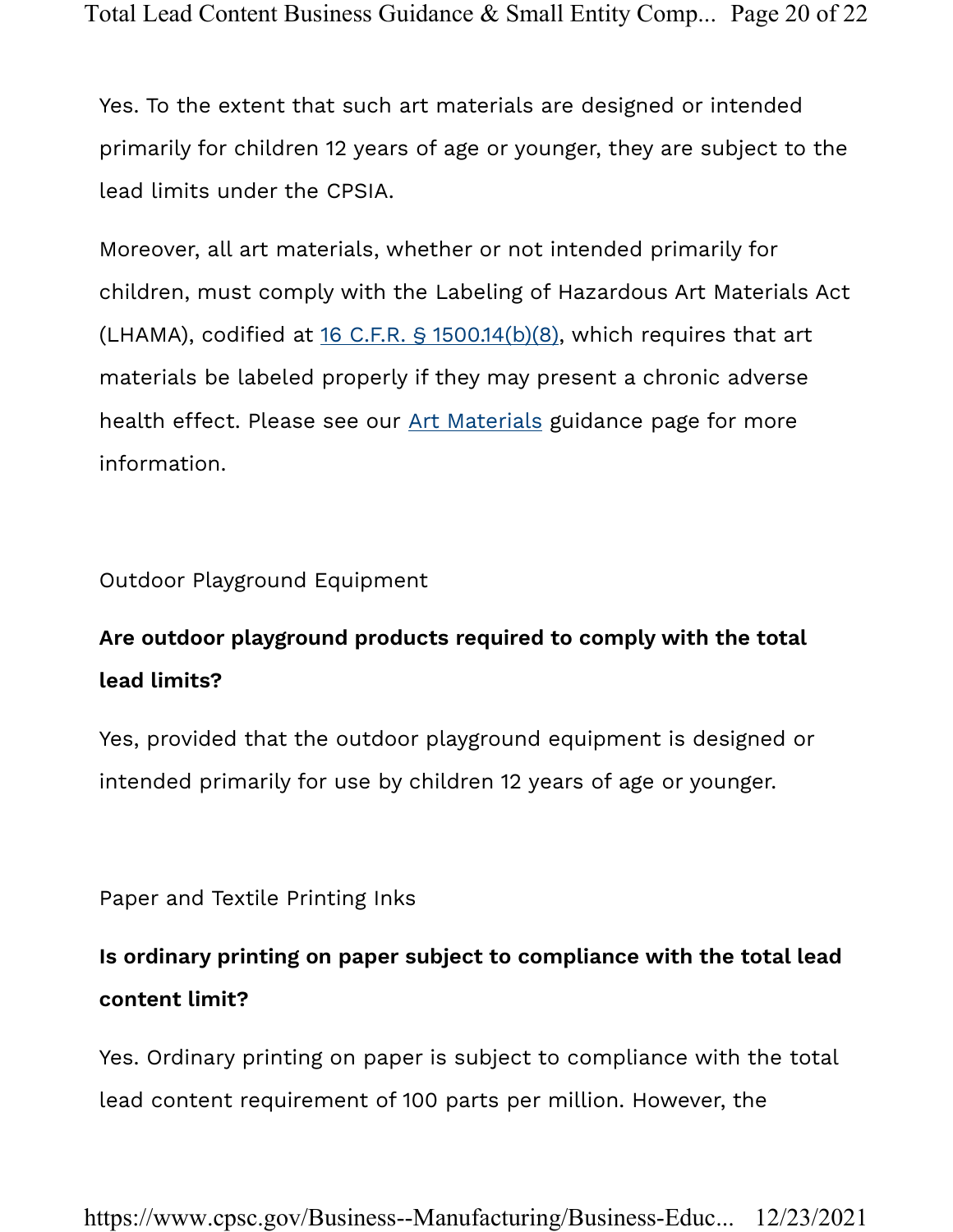Commission, in 16 CFR §1500.91, has determined that paper and other similar materials and CMYK process printing inks commonly used in printing on paper do not require third party testing for compliance with the lead requirement.

In addition, Congress specifically exempted ordinary books and ordinary printed materials from third party testing for compliance with the total lead content requirement.

# Are textile printing inks (screen-printing inks) considered to be part of the product's substrate or a surface coating?

It depends. Please see our additional FAQs on textile printing inks.

#### Where can I find additional information?

For more information, please contact the U.S. Consumer Product Safety Commission:

- 1. First, please try our Regulatory Robot available online at https://business.cpsc.gov to find out the applicable requirements for your product.
- 2. Office of Compliance (for specific enforcement inquires): e-mail: section15@cpsc.gov; telephone: (800) 638-2772.